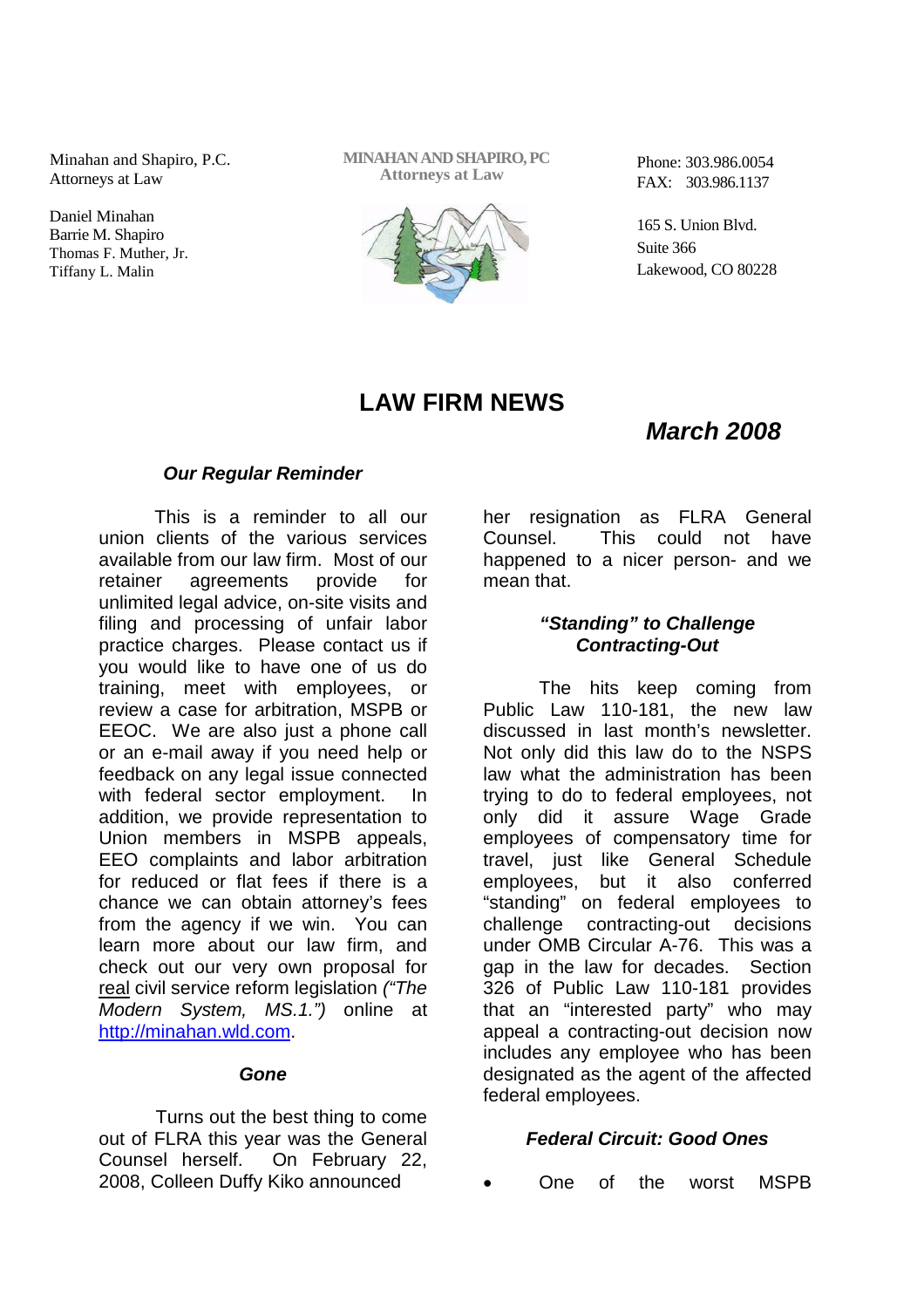decisions of 2006 (and that's saying a lot) was *Chambers v. Dept of Interior,* reported in our October 2006 newsletter. Ms. Chambers was the Chief of the U.S. Park Police for the Department of the Interior. She made a statement to *The Washington Post* to the effect that the Park Police were so shortstaffed it was endangering public safety. She was fired. One of the charges against her (and we are not making this up) was "making public remarks regarding security on the federal mall, in parks, and on the parkways in the Washington, D.C., metropolitan area." The MSPB upheld the decision to fire her and ruled that her statements were not protected "whistleblower disclosures" but rather mere "policy disagreements" with her superiors. On February 14, 2008, the Federal Circuit disagreed, discovering that the law protects an employee from reprisal for making a disclosure of information she reasonably believes shows "a substantial and specific danger to public health or safety." The law has contained this language since it was enacted in 1978.

 In *Baird v. Dept of Army,* No. 2007- 3046 (February 26, 2008), the Federal Circuit breathed some life back into the rules for prehearing discovery. Ms. Baird was fired for testing positive on a random drug test. In her MSPB appeal, she tried to obtain e-mail correspondence between the installation commander and the deciding official- evidence that she believed would show that the commander gave the proposing and deciding officials no choice and mandated her removal from employment rather than some

lesser penalty, based on the commander's "zero-tolerance" policy. The Court ruled it was a mistake for the MSPB not to compel the agency to turn over this information and remanded the case for further proceedings.

 *Texeira v. U.S. Postal Service,* No. 2007-3171 (February 28, 2008), involved a Postal supervisor who was demoted because of errors and irregularities in accounting for and reporting her employees' time. The MSPB upheld the charge of "failure to follow proper timekeeping procedures" but found she was not guilty of deliberately submitting false time reports. The difference wasn't important for the agency, or for the MSPB, which sustained the original decision to demote her. The Court reversed and sent the case back with instructions to impose a lesser penalty. The Court explained that when a far more serious charge is set aside, leaving only a less serious charge sustained, it makes no sense to conclude that the agency would have taken the same action anyway.

### *MSPB: Good One*

 *Do The "Douglas Factors" Still Exist?*

On February 20, 2008, the MSPB issued a decision *disagreeing* with a decision of one of its administrative judges to uphold the removal of a Postal letter carrier from federal employment. *Tryon v. U.S. Postal Service,* 2008 MSPB 35 (2008). The Postal Service could not prove some of its charges against Mr. Tryon but argued he should be fired anyway. MSPB HQ disagreed and mitigated the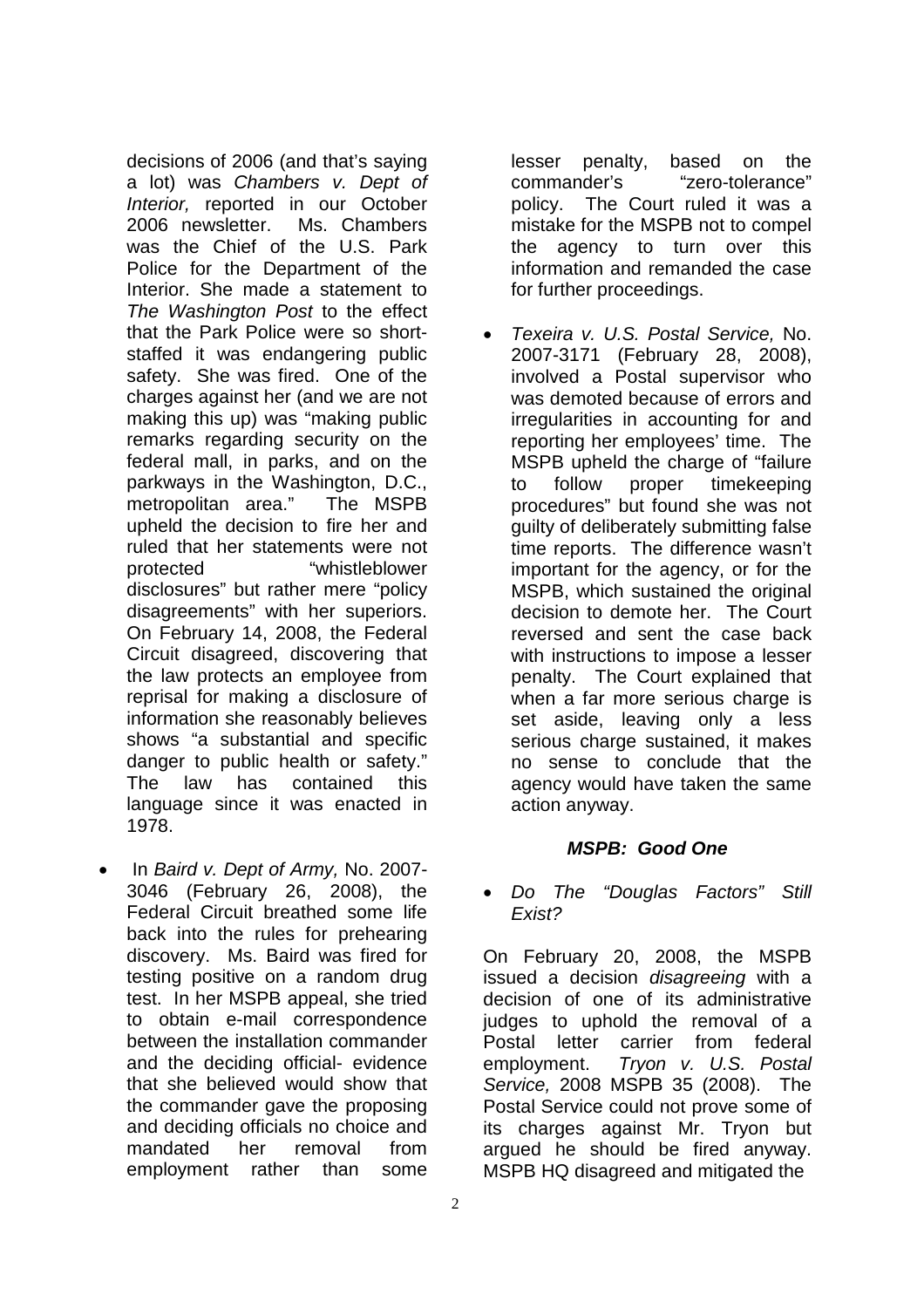penalty to reinstatement with a 60-day suspension. What was the offense for which Mr. Tryon- an employee with 45 years of service and no prior disciplinelost his job? He hugged a customer (and he admitted it too). Perhaps the most shocking aspect of this ruling is that Chairman McPhie did not issue a dissenting opinion. It's too early to tell if the MSPB is beginning to remember what its initials stand for, but it's a good sign.

#### *EEO: Bad Ones*

Decisions like these are hard to figure out. They conflict with common sense and even with other case decisions. The only consolation is that they are usually ignored in future case decisions.

- The Tenth Circuit ruled in *Lindstrom v. United States,* No. 06-8059 (December 14, 2007), that a federal employee may not file a lawsuit in court to enforce a settlement agreement in an EEO case. What?! According to the Court, the sole remedy available to a federal employee for breach of a settlement agreement is to file a petition for enforcement under the EEOC's federal sector regulations.
- You could see this one coming: In *Solomon v. Pioneer Adult Rehab. Ctr.,* D. Utah, December 21, 2007, a federal judge ruled that a custodian who was hired under a program for the disabled could not claim discrimination on the basis of disability under the ADA when she was fired. Like so many before her, the plaintiff wasn't "truly disabled." She only has a heart condition and a traumatic brain injury.

 The Fifth Circuit dismissed a lawsuit alleging sexual harassment in *Lauderdale v. Texas Dept of Criminal Justice,* 102 FEP Cases 555  $(5<sup>th</sup>$  Cir. 2007). The plaintiff complained to her supervisor that she was being sexually harassed by the acting warden. The supervisor refused to do anything about it. She eventually filed a lawsuit but the Court threw it out because it was unreasonable for her not to report the harassment to somebody else.

### *No "Reasonable Suspicion"*

An airline's decision to fire a flight attendant for being under the influence of alcohol on duty was reversed in *Southwest Airlines Co.,* 124 LA 813 (Allen, 2008). Two flight attendants noticed another one "acting peculiarly" and he was carrying a cup of what appeared to be alcohol. Instead of promptly confronting the other attendant or anyone else, they reported their suspicions later to management, they wrote and submitted statements about what they'd observed, and the other flight attendant was fired. Arbitrator Dale Allen, Jr., sustained the grievance and reinstated the flight attendant, finding that he showed no signs of being drunk and that no one asked him to take an alcohol test.

### *Sign Up Now! Share Your Biometric Data with the Government*

The "CLEAR" card: Is it a rightwing conspiracy? A left-wing conspiracy? You may have seen the brochures in some airports urging passengers to sign up for the "CLEAR" card. Once you're registered and get your card, you can stand in a shorter line at airport screening but you and